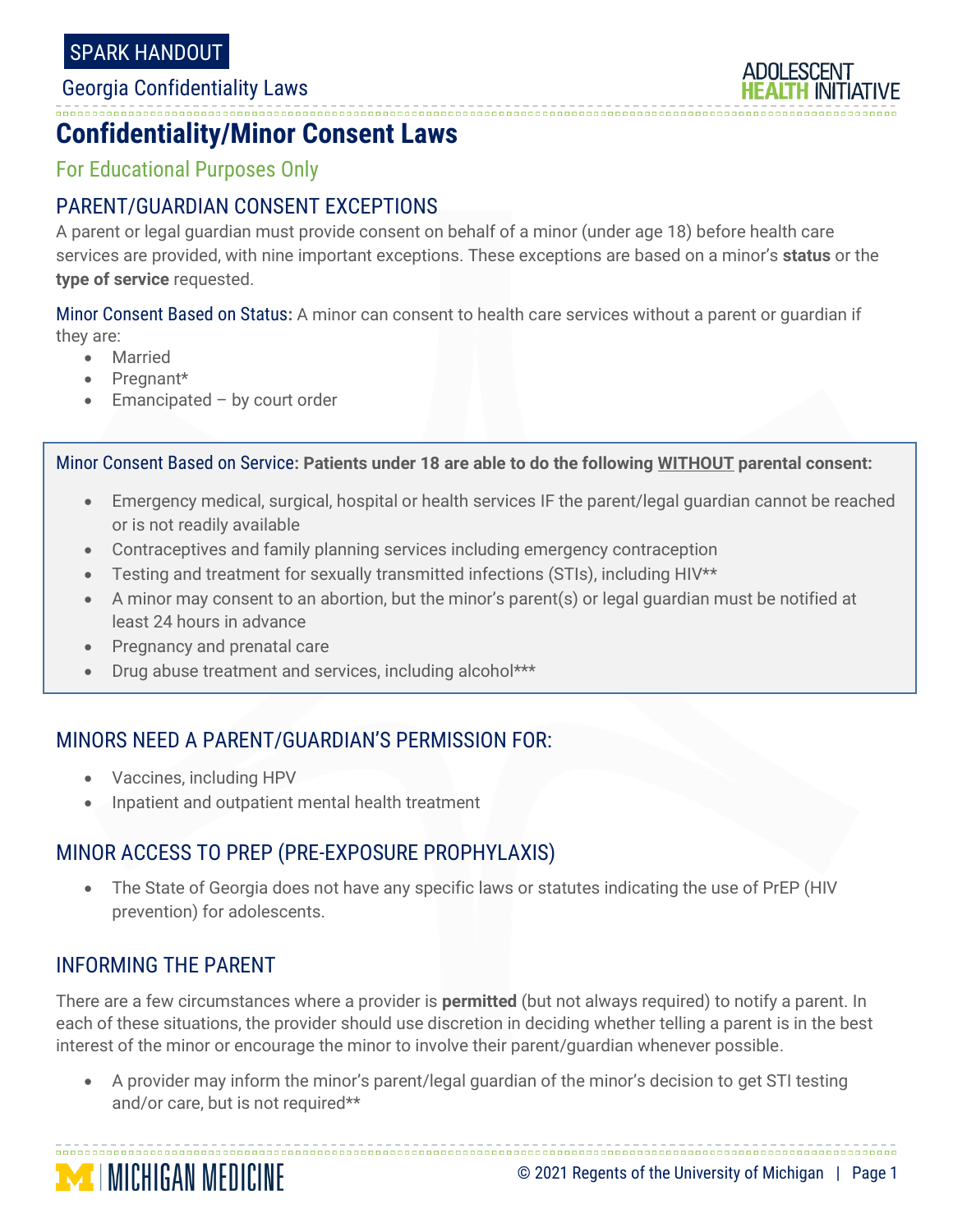### SPARK HANDOUT

#### Georgia Confidentiality Laws

• Clinical staff may, but are not obligated to, notify the parent or legal guardian of a minor who is receiving or who needs treatment for HIV\*\*

• Treatment for drug abuse, including alcohol

# HEALTH CARE PROVIDERS MUST OVERRIDE THE MINOR'S CONFIDENTIALITY AND ARE MANDATED TO REPORT IF:

- There is suspicion of abuse or neglect
- If the minor poses a danger to self or others
- The minor has had oral or sexual intercourse with a person more than 5 years older\*\*\*\*
- The minor has had oral or sexual intercourse with a person more than 5 years younger \*\*\*\* Note: There is no state statute that requires providers to ask minor patients the age of their sexual partner.

### ACCESSING RECORDS

In general, a minor's parent/legal guardian is authorized to access the minor's medical records. However, a minor's **confidentiality may be protected** if:

- The parent/guardian's consent was not required for the service
- When the minor obtains care by direction of the court
- The parent/guardian consented to a confidential relationship between the minor and health care provider
- The health care provider believes the minor is being abused or neglected or may be harmed by disclosure

## REFERENCES:

*Guttmacher Institute.* An Overview of Consent to Reproductive Health Services by Young People. *2021. Online. <https://www.guttmacher.org/state-policy/explore/overview-minors-consent-law>*

*Guttmacher Institute.* Minor's Access to STI Services. *2021. Onlin[e https://www.guttmacher.org/state](https://www.guttmacher.org/state-policy/explore/minors-access-sti-services)[policy/explore/minors-access-sti-services#](https://www.guttmacher.org/state-policy/explore/minors-access-sti-services)*

*English A, Bass L, Boyle AD, Eshragh F, editors.* State Minor Consent Laws: A Summary 3rd Edition. *Center for Adolescent Health & the Law. 2010. Online.<https://www.freelists.org/archives/hilac/02-2014/pdftRo8tw89mb.pdf> Georgia Department of Public Health Rapid HIV Testing Protocols and Quality Control. 2017. Online.*